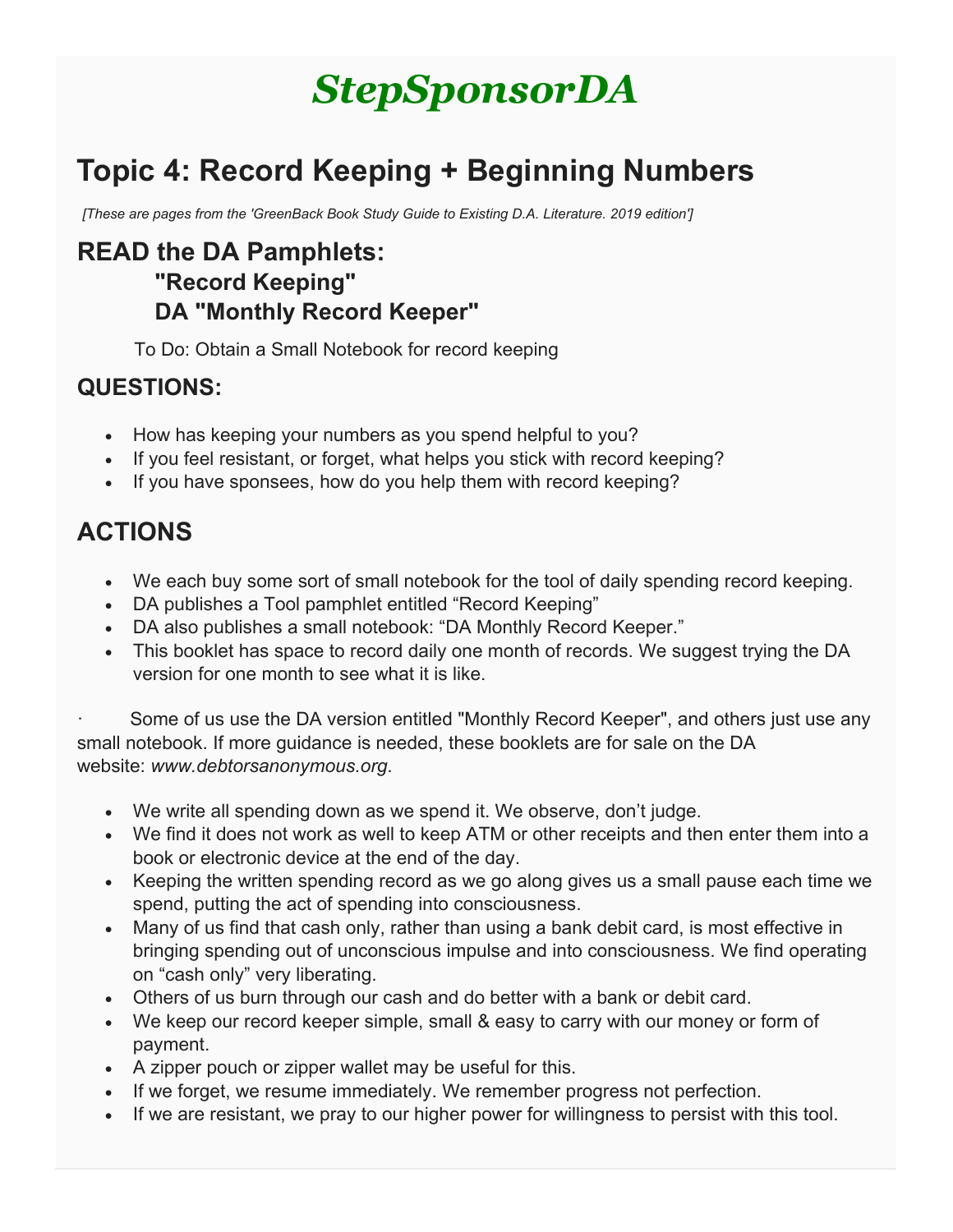#### **ACTIONS SO FAR DAILY**

- One Day at a Time Abstain from New Unsecured Debt (consider setting a date for your last unsecured debt or your DA Birthday)
- Call a DA member
- OBTAIN ALL LITERATURE & OTHER ITEMS ON THE READING LIST if you have not done so
- Free Downloads may be obtained from www.debtorsanonymous.org. Choose the menu on the home page entitled "Getting Started." Then select "Free Literature."
- Other paper pamphlets may be ordered by contacting the DA world service office from the DA website www.debtorsanonymous.org. Click the menu: "Fellowship Services." Then choose "Order Literature"
- Read from a piece of DA or AA Literature
- Start keeping a daily spending record as you spend
- Pray for willingness to work your DA program (DA Bookmark Prayers)
- Spend some time on the action items in this study each day as you can, at least 15-20 min or more. *Let whatever amount of time you have be good enough. Keep coming back*

#### **WEEKLY**

- Attend at least one solution-oriented DA meeting listen for the DA concepts
- Listen for program-working members of your meetings and ask for their phone numbers or email addresses
- Ask around your "Home" meeting for a sponsor or DA phone partner

#### **UP NEXT TOPIC 5 BEGINNER'S LITERATURE OBTAIN FOR NEXT SESSION THE FOLLOWING BEGINNER'S LITERATURE:**

DA Pamphlet: AA Literature (a free download from the DA website)

DA Pamphlet: Sponsorship (a free download from the DA website)

DA Pamphlet: The Telephone & Internet

**COPYRIGHT JILL C PETERS dadivadelux@yahoo.com do not duplicate without permission. The GreenBack Book Study Guide to existing DA Literature is a Rough Draft and is not DA World Service Conference Approved**

**\_\_\_\_\_\_\_\_\_\_\_\_\_\_\_\_\_**

**Next Topic Topic 5: More DA Beginners Literature**